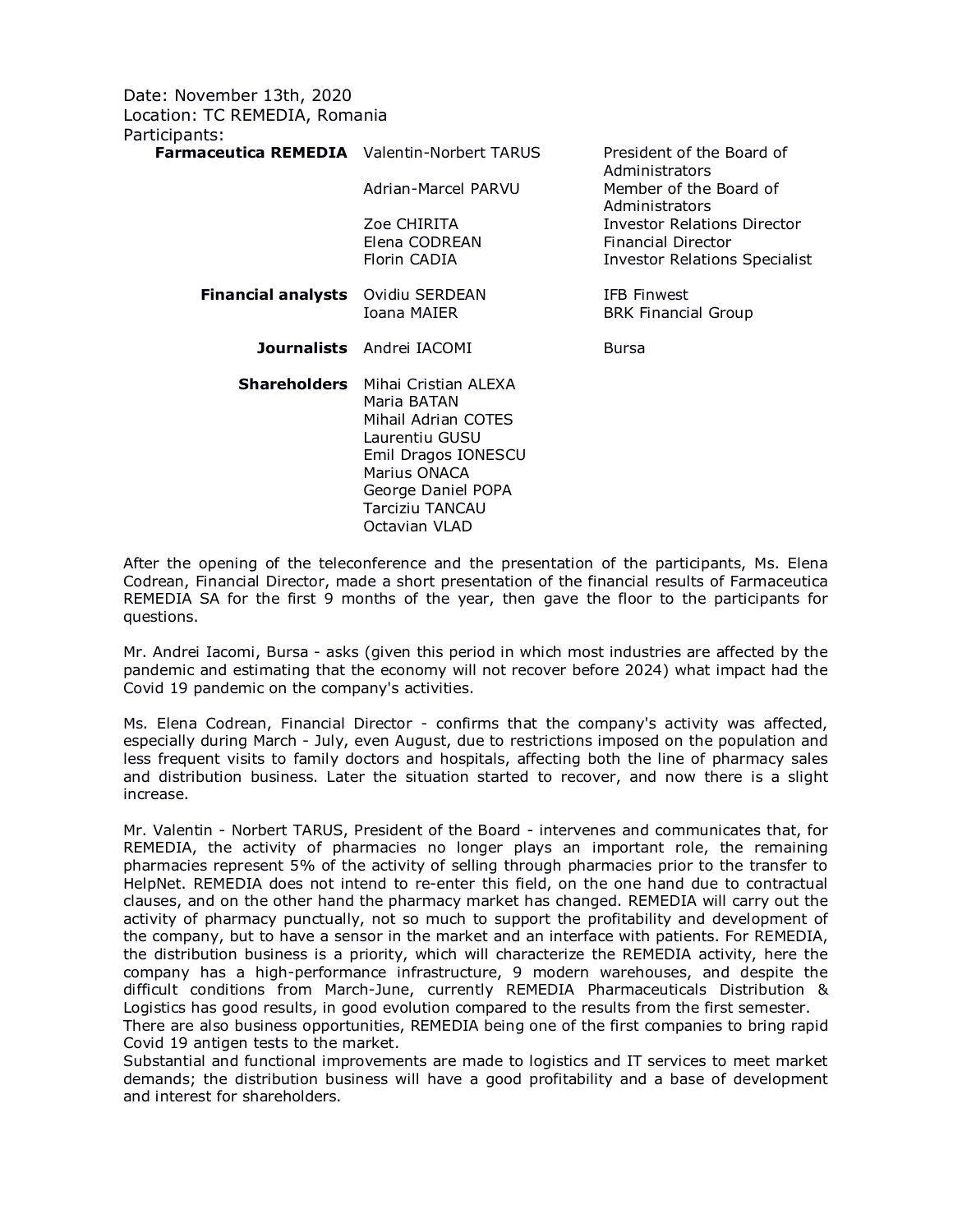Mr. Andrei Iacomi, Bursa - asks, related to the distribution, if there are investment plans for the development of this sector for 3-5 years, with projections or amounts for these investments and financing sources.

Mr. Valentin - Norbert TARUS, President of the Board - responds that the development of logistics platforms in Bucharest and Deva is being considered, work is being done to automate these projects, estimates are made with designers and cost evaluations, and the investment budget will be presented next year.

Mr. Andrei Iacomi, Bursa - asks how many pharmacies has REMEDIA now.

Mr. Valentin - Norbert TARUS, President of the Board - responds that although there are over 20, most of the remaining are working points of some pharmacies, located in rural areas, in the counties of Hunedoara, Alba, Sibiu, but their turnover represents 5% of the pharmacies turnover before the transfer to HelpNet.

Mr. Emil Ionescu, shareholder - asks if the statement from the previous interview of Mr. Valentin - Norbert TARUS remains valid, that 50% of the amount received from the transfer of pharmacies will be granted as dividends.

Mr. Valentin - Norbert TARUS, President of the Board - responds that REMEDIA's Dividend Policy is that up to 50% of **the profit** is granted for dividends, it is not considered the change of this policy, but if there is a great need for investment, which may affect the policy, shareholder consent will be asked.

Mr. Emil Ionescu, shareholder - states that all shareholders wanted dividends.

Mr. Valentin - Norbert TARUS, President of the Board - confirms this, as a shareholder.

Mr. Mihail Cotes, shareholder - wants information related to the redemption of shares.

Mr. Valentin - Norbert TARUS, President of the Board - responds that it is a beneficial action for shareholders, ideal it would be a subscribtions for new shares, to attract capital, but an investment plan is underway, and it will be presented at the GMS.

Mr. Laurentiu Gusu, shareholder - wants to know more impressions about the competition in the field of distribution, considering the focus of the business on this field, which is the perspective in this field (question also received on the teleconference chat).

Mr. Valentin - Norbert TARUS, President of the Board - states that there are distributors of total / integral line of medicines, who have the majority of the product portfolio in a pharmacy (companies like Mediplus, Farmexim, Farmexpert); REMEDIA operates on a narrower line of products, it cannot compete with these distributors, but on a series of products, from various therapeutic fields, dermato-cosmetic, for specific needs, which are demanded by teh market, it has many contracts with external partners and carries out promotional actions. REMEDIA has traditionally been interested in bringing innovative products, it knows how to do this and will do it better and better.

Mr. Cristian Alexa, shareholder - related to the financial position, remarks that in cash and equivalents section is reported the amount of 32 million lei, to which is added a loan of 10 million lei to Farmaceutica REMEDIA Distribuion & Logistics, resulting that there is a reserve of cash, and on the other hand the debts are the commercial ones, taxes and duties to the state, in other words, the own capitals, the shareholders' fortune of 70.5 million lei at the parent company Farmaceutica REMEDIA, which is correct on 30.09.2020. Given that there are no debts, or they are small, the question is whether for future projects it would not be better to use capital borrowed from banks, and the liquidity available to the company to be used to reward shareholders, given that bank interest rates are very low and are not expected to increase. Is it justified to keep the liquidity in the company or would it be better for a significant part to be distributed to the shareholders?